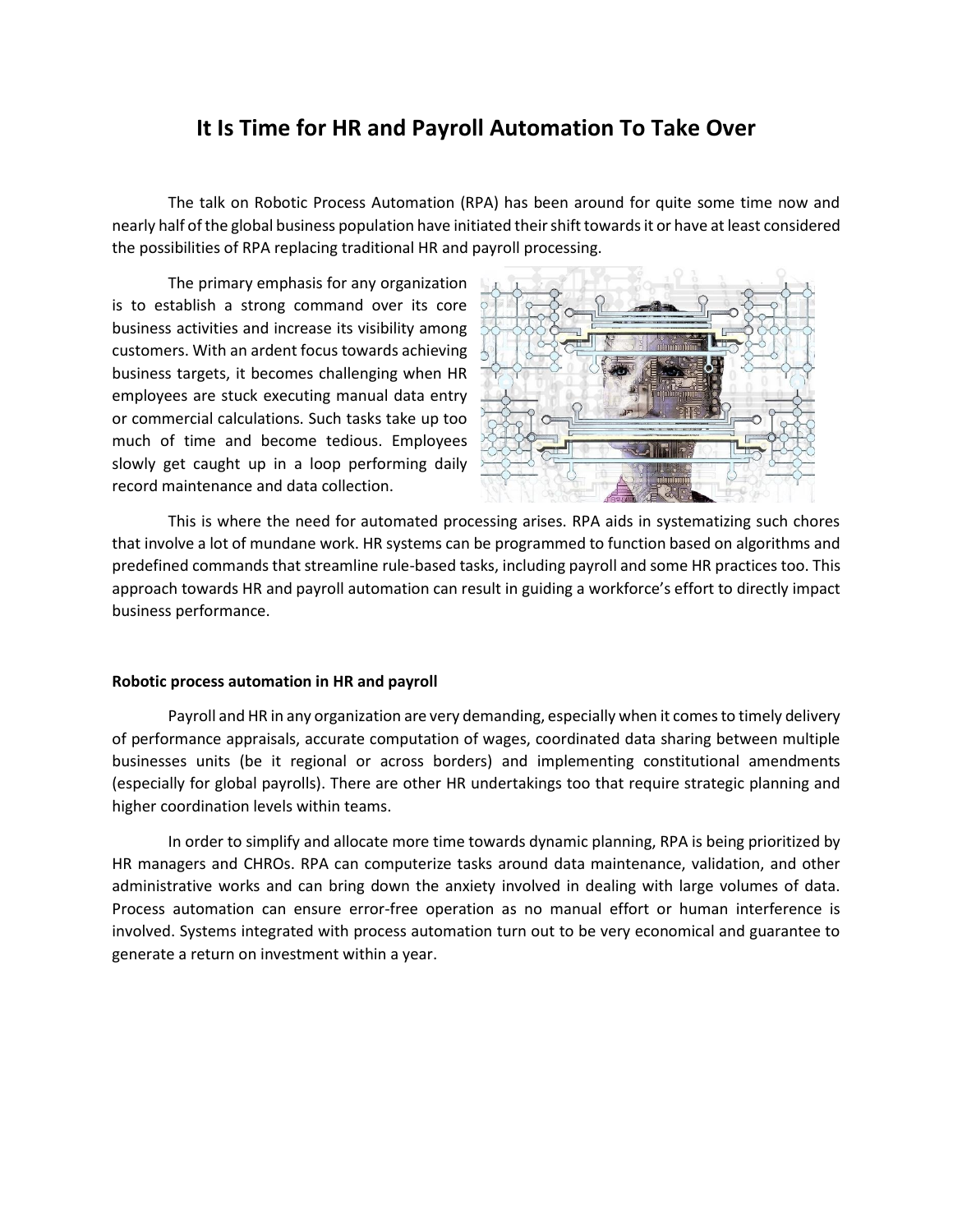## **Advantages of RPA in HR and payroll**

• Increased accuracy and quality

As mentioned earlier, RPA is carried out by bots that run based on pre-set rules which are followed precisely. This results in less human intervention and reduces the risk of careless errors while entering or validating HR and payroll data records. A task assigned to an automated system can perform faster and with higher accuracy rates. Thus, it can drastically impact the quality of the process output. Automation also lowers the rate of rework, ensures there is no duplication of efforts or information. RPA is a straightforward approach towards streamlining payroll and HR practices.



• Better talent management opportunities

Any business at some given point of time is in need of a contingent workforce that can work on temporary or on short-term projects. The number of resources needed is based on the project demands or availability of existing talent. In such cases, it becomes costly to run a complete recruitment campaign to onboard employees for just a stipulated time. The seasonal requirement of workforce turns out to be very expensive for employers. To cater to the growing need of provisional workers or to organize existing workforce in an impactful way -- RPA can be utilized to save valuable time and effort by forming virtual workforce capacities that can adapt to different business requirements whenever are wherever the need arises. RPA forms the support system that can enhance employee performance through improved talent management solutions and enable easy navigation between different business applications. Advanced RPA tools are also being promoted in the market that can process natural languages, indulge in machine learning and perform based on computer vision.

**Scalability** 

Unlike hired workers, robots have the flexibility to steer between different HR and payroll applications and platforms smoothly with less or no disruption to business operations. The transition is relatively spontaneous and does not require much down time in training or acquainted with the new system. The inflow of work fluctuates based on several internal and external entities and with each change comes the need to reallocate the workforce to provide backup. With RPA, automated bots can swiftly be deployed based on changing demands and the number of bots engaged in a task at any given time can be increased or decreased to match requirements.